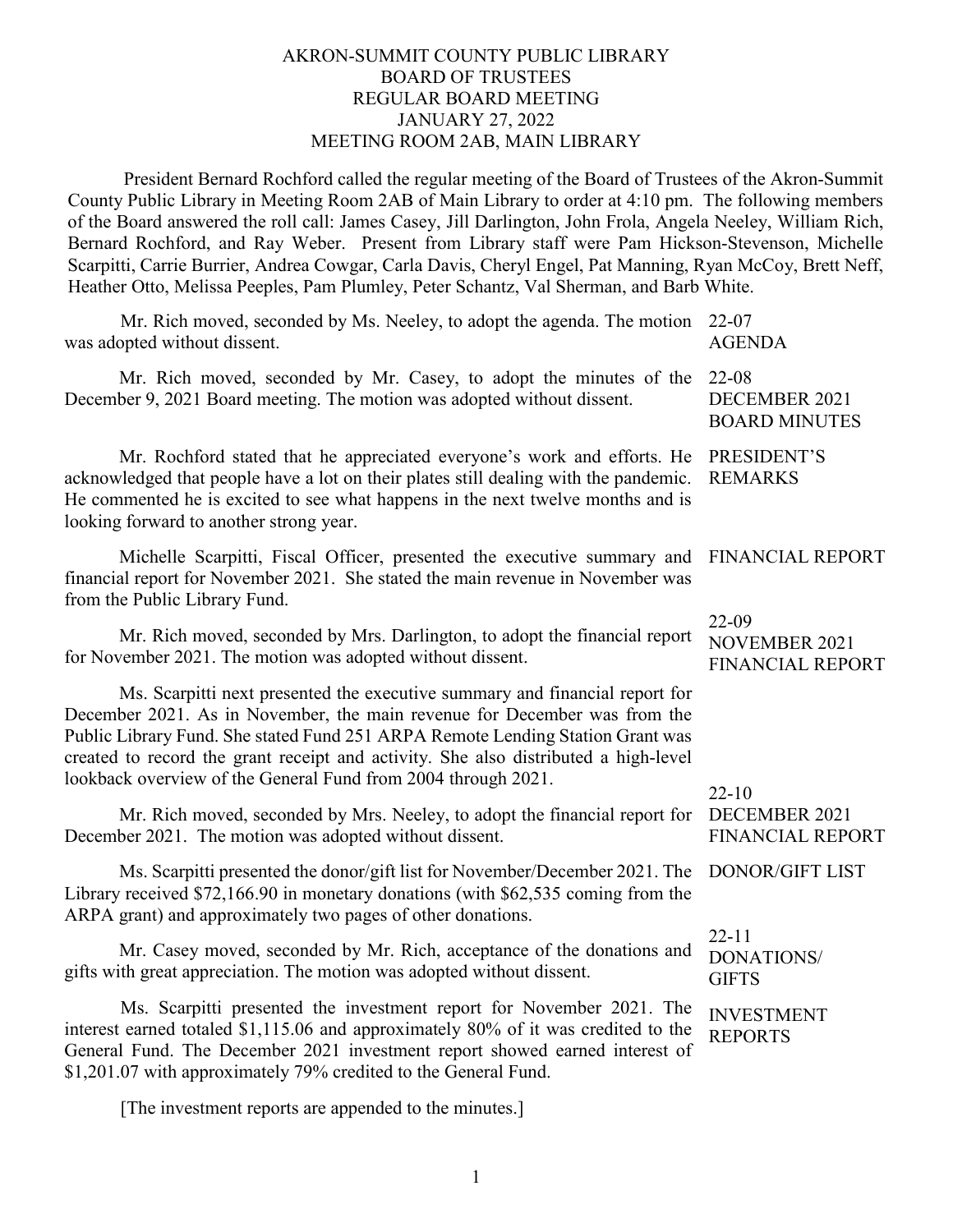Ms. Scarpitti next asked the Board to approve the recommended Budget Adjustment to Fund 101, transferring \$127,099 from line item 1410-Public Employees Retirement System to line item 1610-Health Care Insurance.

Mr. Rich moved, seconded by Mr. Weber, to transfer \$127,099 from line item 22-12 1410-Public Employees Retirement System to line item 1610-Health Care Insurance BUDGET in Fund 101 as requested. The motion was adopted without dissent.

Ms. Scarpitti next requested that the Board approve the Resolution Authorizing Advances of Taxes for Tax Year 2021, Payable in 2022. This is required by the county each year in order to receive the real estate tax monies as soon as they are available.

Mr. Rich moved, seconded by Mr. Casey, to adopt the resolution. The motion was adopted without dissent.

Ms. Otto presented the personnel report for January 2022 and stated there were no changes since the report was issued. She remarked that there were fourteen retirements in 2021, in keeping with a trend of an average of thirteen per year.

ADJUSTMENT TO GENERAL FUND

22-13 RESOLUTION AUTHORIZING ADVANCES OF TAXES

## **AKRON-SUMMIT COUNTY PUBLIC LIBRARY Personnel Report – January 2022**

| <b>RESIGNATIONS:</b> |                                       |            |                           |  |
|----------------------|---------------------------------------|------------|---------------------------|--|
| <b>Employee</b>      | <b>Classification</b>                 | Date       | <b>Agency</b>             |  |
| Benson, Grace        | <b>Student Assistant</b>              | 01/24/2022 | Culture & AV              |  |
| Corrigan, Jo         | Marketing Assistant                   | 01/26/2022 | Marketing/Communications  |  |
| DeAngelis, Nicholas  | <b>Student Assistant</b>              | 01/11/2022 | Richfield                 |  |
| McDonald, Ronald     | Security Officer                      | 01/20/2022 | Security                  |  |
| Price, Ellie         | <b>Student Assistant</b>              | 12/23/2021 | Richfield                 |  |
| Ruggeri, Sal         | Accountant/Payroll Supervisor         | 01/21/2022 | <b>Business Office</b>    |  |
| Torday, Autumn       | <b>Student Assistant</b>              | 12/04/2021 | Springfield-Lakemore      |  |
| Wagner, Jack         | <b>Security Officer Part-Time</b>     | 12/29/2021 | Security                  |  |
| Welsh, Cheyenne      | <b>Student Assistant</b>              | 01/26/2022 | Maple Valley              |  |
| <b>SELECTIONS:</b>   |                                       |            |                           |  |
| Bengston, Katherine  | <b>Adult Services Librarian</b>       | 01/03/2022 | Richfield                 |  |
| Burke, Cindy         | Early Childhood Librarian             | 01/03/2022 | North Hill                |  |
| Buzek, Madison       | Public Service Assistant II Part-Time | 01/18/2022 | Kenmore                   |  |
| Culp, Lailah         | <b>Student Assistant</b>              | 01/20/2022 | Children's Library & Teen |  |
| Ellinger, Kathleen   | Youth Services Librarian Job-Share    | 01/03/2022 | Springfield-Lakemore      |  |
| Hicks, Hailey        | <b>Student Assistant</b>              | 01/31/2022 | Richfield                 |  |
| Hitchcock, Macara    | Substitute Public Service Assistant I | 01/03/2022 | Subs                      |  |
| Kelley, Christian    | Public Service Assistant II           | 12/20/2021 | Kenmore                   |  |
| Lizzoli, Kelsey      | Public Service Assistant II Part-Time | 01/18/2022 | Circulation               |  |
| Miller, Dennis       | <b>Adult Services Librarian</b>       | 01/18/2022 | BG&S                      |  |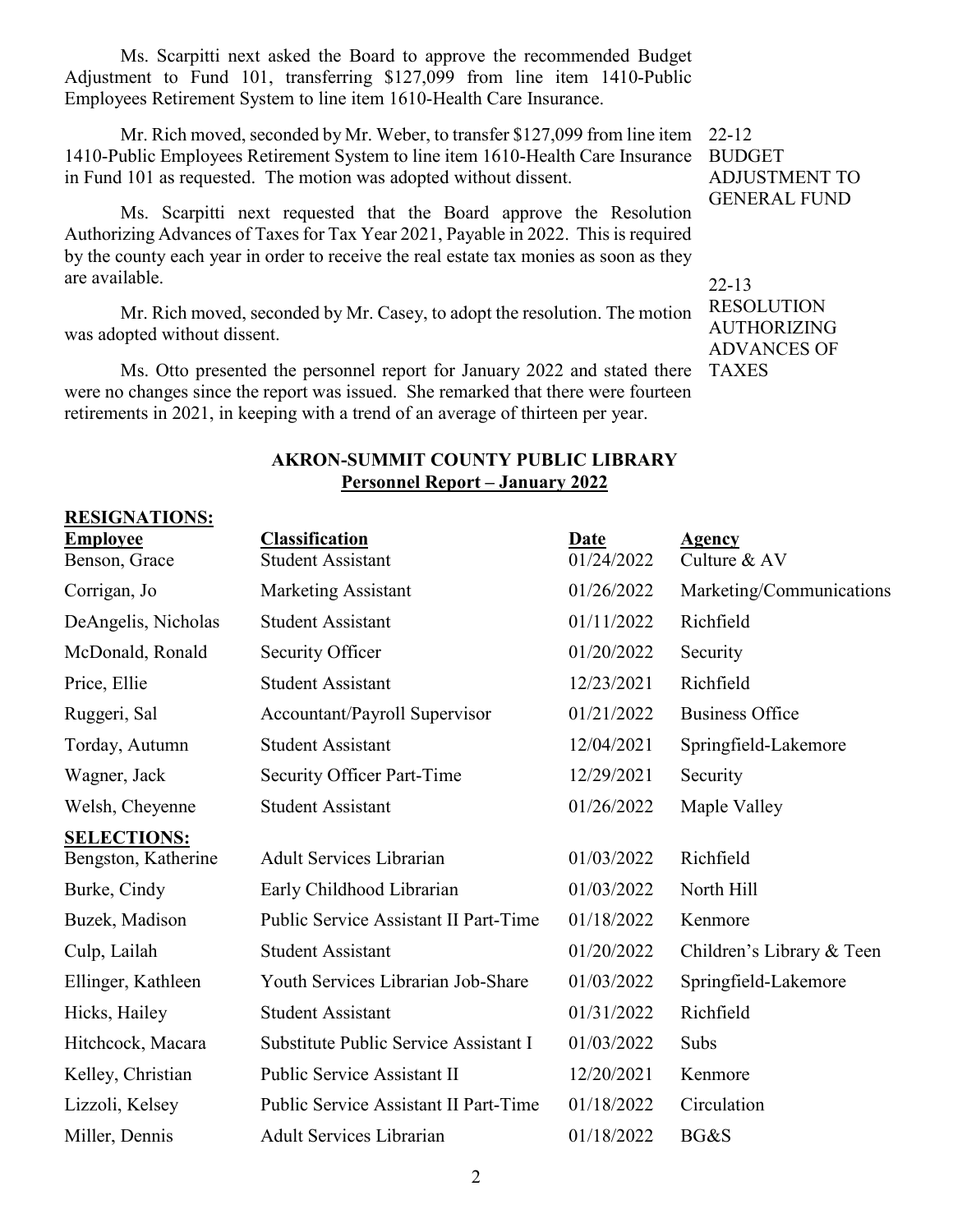|                                           | 12/20/2021<br>Rankin, Michelle (Shay) Public Service Assistant II<br>Kenmore                       |                                                                |                                 |  |
|-------------------------------------------|----------------------------------------------------------------------------------------------------|----------------------------------------------------------------|---------------------------------|--|
| Rice, Briana                              | 01/20/2022<br><b>Student Assistant</b>                                                             |                                                                | Children's Library & Teen       |  |
| Rowland, Morgan                           | <b>Student Assistant</b>                                                                           | 01/03/2022                                                     | Northwest Akron                 |  |
| Stewart, Nicole                           | 01/03/2022<br>Public Service Assistant II Part-Time                                                |                                                                | Circulation                     |  |
| Thomas, Rachel                            | <b>Student Assistant</b>                                                                           | 01/31/2022                                                     | Richfield                       |  |
| Troyer, Seth                              | Substitute Public Service Assistant I<br>01/03/2022<br>Subs                                        |                                                                |                                 |  |
| <b>TRANSFERS:</b><br>Hughes, Kathleen     | <b>Branch Manager</b><br><b>Branch Manager</b>                                                     | 01/20/2022                                                     | Nordonia Hills<br>North Hill    |  |
| Ramsay, Erica                             | Early Childhood Librarian<br>Early Childhood Librarian                                             | Maple Valley<br>Mogadore                                       |                                 |  |
| <b>PROMOTION:</b>                         |                                                                                                    |                                                                |                                 |  |
| Aladich, Madeline                         | <b>Student Assistant</b><br>Job-Share Public Service Assistant II                                  | 01/31/2022                                                     | Green<br>Green                  |  |
| Maloof, Kayla                             | <b>Student Assistant</b><br>Green<br>Job-Share Public Service Assistant II<br>01/31/2022<br>Green  |                                                                |                                 |  |
| Pisani, Chelsea                           | <b>Public Service Assistant II</b><br>Public Service Assistant III<br>01/31/2022                   |                                                                | Mobile Services<br>Maple Valley |  |
| <b>CHANGE OF CLASSIFICATION (STATUS):</b> |                                                                                                    |                                                                |                                 |  |
|                                           | DeBenedictis, Kimberlie Branch Manager Early Childhood<br><b>Branch Manager Teen</b><br>12/20/2021 |                                                                | Mogadore<br>Mogadore            |  |
| Gerlach, Kristi                           | Part-Time Adult Services Librarian<br>Full-Time Adult Services Librarian                           | <b>Highland Square</b><br>01/03/2022<br><b>Highland Square</b> |                                 |  |
| Gillespie, Darlene                        | <b>Support Services Clerk</b><br><b>Clerical Assistant</b>                                         | Culture & AV<br>12/20/2021<br>Culture & AV                     |                                 |  |
| Goddard, Jacquelyn                        | Youth Services Librarian FT<br>Youth Services Librarian JS                                         | Springfield-Lakemore<br>01/03/2022<br>Springfield-Lakemore     |                                 |  |

## **NUMBER OF STAFF MEMBERS**

|                              | 06.16.09 | 06.09.10 | 01.15.19 | 01.15.20 | 01.15.21 | 01.18.22 |
|------------------------------|----------|----------|----------|----------|----------|----------|
| Full-Time Staff:             | 291      | 270      | 276      | 272      | 248      | 255      |
| 80 Hrs. Exempt               |          |          |          |          | 44       | 42       |
| 75 Hrs. Non-Exempt           |          |          |          |          | 204      | 213      |
| Part-time/Job-Share Staff:   | 68       | 54       | 48       | 44       | 39       | 40       |
| <b>Student Assistants:</b>   | 86       | 73       | 76       | 79       | 51       | 46       |
| Total number of Staff:       | 445      | 397      | 400      | 395      | 338      | 341      |
| <b>Full-Time Equivalents</b> | 339      | 307      | 309      | 305      | 274      | 279      |

**NOTE: These numbers cannot be compared from month to month for the following reason: the numbers may not reflect additions and deletions to the payroll system as the changes are made immediately prior to or after the date the personnel action is effective**.

Mr. Rich moved, seconded by Mr. Casey, to adopt the January personnel 22-14 report as received. The motion was adopted without dissent.

PERSONNEL REPORT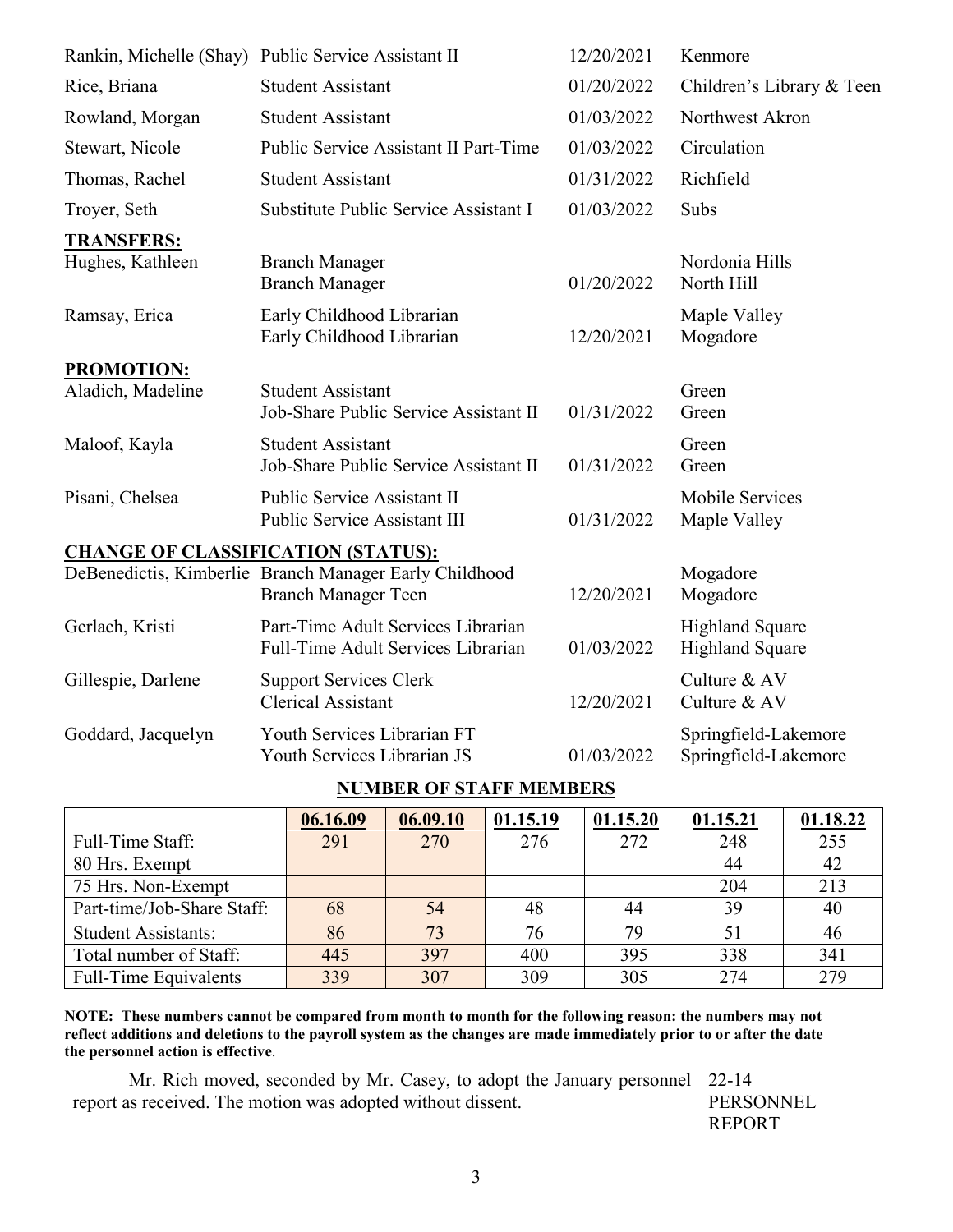Ms. Hickson-Stevenson reviewed the Quarterly Strategic Plan Update, which was included in the Executive Director's report. She stated there has been good progress in all five strategic priorities. For the Culture and Human Capital priority, an employee engagement survey has been launched and the compensation and classification study will begin in February. For the Operational Excellence priority, work continues on planning to use Akron Energy Systems for Main Library's heating and cooling and on developing a complete facilities assessment. The Collections, Programs and Services priority update features production of a "Wellness Connection" coloring book in partnership with Direction Home and a review and study of programs throughout the system. She also informed the Board that the entire VHS tape collection is being discontinued and withdrawn.

Ms. Hickson-Stevenson reported that a number of new software platforms will be implemented in 2022. The Library will be transitioning to ADP for payroll services including time and attendance. Another change involves the Marketing and Communications Department and their internal customers. The Department will be implementing Lytho, a marketing work order platform that is more robust than the one that has been in use for a number of years. The third platform change is to the Library's work order system for facilities issues. Dude Solutions has been installed and will be rolled out to the entire organization in the near future. She stated she is looking forward to the benefits of efficiency and ease of use that these new platforms will bring to the Library.

Ms. Hickson-Stevenson moved to the next agenda item, the agreement with Akron Energy Systems. She reported it was very helpful to have Jason Dodson of ENERGY Roetzel & Andress representing the Library while negotiating the final agreements. Additionally, Peter Schantz, with his working knowledge of engineering and the technology involved in it, played an important role in the negotiations. She asked Mr. Schantz to give an update on the process and agreement. She also commented that Mr. Dodson was available by phone to answer questions on the legal aspects of the document.

Mr. Schantz remarked that Mr. Dodson's experience with helping the Civic Theater with their AES agreement provided an outline of the kinds of topics that needed to be addressed. The AES attorney sent a copy of the contract early in the process to Mr. Dodson so that he could confirm that the rates in the contract were aligned with the *pro forma* and were the same as those shared with the Board. The engineering consultant at Scheeser Buckley Mayfield was also involved in the process. The committee negotiated additional tons of cooling water to ensure the Library could keep the building adequately cooled at peak demand without increasing rates.

Mr. Schantz also reported that the Library entered into a one-year maintenance contract with Johnson Controls, as it is not known exactly when the current system will switch to AES. The Library has all of the support needed for both maintenance and for operating the control systems. The agreement requires Johnson Controls to rewrite the control software to meet the needs of the new system, which does not have all of the equipment currently in place. AES will serve as the project manager.

The Board members asked several questions including who will hold the long-term maintenance contract. Mr. Schantz responded that it could be AES or Johnson Controls and that routine maintenance will be prescriptive.

EXECUTIVE DIRECTOR'S REPORT

CHANGES IN SOFTWARE PLATFORMS

AKRON **SYSTEMS**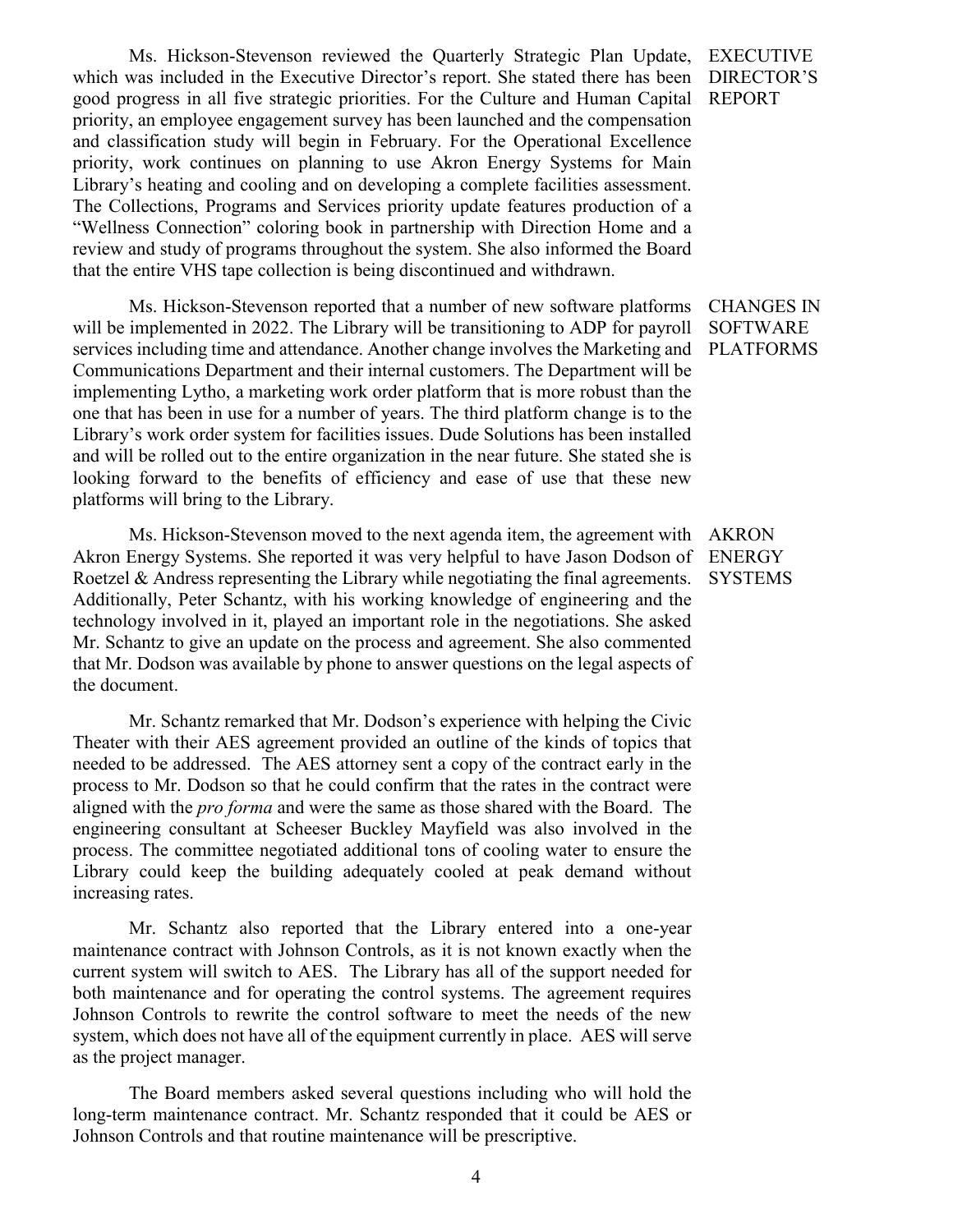5

Mr. Rich moved, seconded by Mr. Casey, to authorize the Executive 22-15 Director to enter into proposed agreements for chilled water and steam heat AES CONTRACT provided by AES for Main Library. The motion was adopted without dissent.

Ms. Hickson-Stevenson then stated that she had neglected to mention earlier 2022 STRATEGIC that a Strategic Work Plan for 2022 was included in the packet. Goals are WORK PLAN categorized by the strategic priorities.

Mrs. Neeley read the report of the Personnel Committee meeting.

## *REPORT OF PERSONNEL COMMITTEE MEETING January 20, 2022*

*On Thursday, January 20, 2022, the Personnel Committee met in Meeting Room 3 at Main Library. The meeting was called to order at 4:06 pm by Committee Chair Angela Neeley. Also in attendance were Committee members William Rich and Bernie Rochford. Library staff members Pam Hickson-Stevenson, Heather Otto, Michelle Scarpitti, and Barb White attended as well.*

*Mr. Rochford moved to adopt the agenda. The motion was adopted without dissent.*

*Ms. Hickson-Stevenson and Ms. Otto discussed their recommendation that the full-time Public Service Assistant(PSA) I employees working in Shipping and Receiving be reclassified as Shipping and Receiving Assistant employees. The reason for this recommendation is that the work of the PSA I employees in Shipping and Receiving does not include performing public-facing duties. Their focus is solely on shipping and receiving duties including materials handling, managing incoming and outgoing shipments, receiving and handling donated materials, and sorting system-wide internal mail. Mr. Rich suggested changing the language of the Usual Physical Demands section of the job description. Mr. Rich moved to recommend to the Board adoption of the reclassification from Public Service Assistant I to Shipping and Receiving Assistant for the two full-time employees currently in that position. The motion was adopted without dissent, and this now comes as a recommendation to the Board.*

With no discussion, the motion to reclassify the Public Service Assistant I I TO SHIPPING  $\&$ in Shipping and Receiving to Shipping and Receiving Assistant for the two employees currently in that position was adopted without dissent.

*Ms. Hickson-Stevenson and Ms. Otto next discussed their recommendation to amend the Holiday Leave Policy to include the following provisions:* 

- *replacing the floating Columbus Day holiday with the Juneteenth National Independence Day as a floating holiday*
- *adding the provision explaining how employees who are not scheduled regularly on Saturdays must take Holiday Leave when a holiday occurs on a Saturday*
- *adding the clarification that Holiday Leave for an employee's birthday is expected to be taken on the person's birthday except in limited circumstances.*

*Mr. Rich suggested changing the language of the Saturday Holiday Leave scheduling provision. Mr. Rochford moved to recommend to the Board adoption of the proposed changes to the Holiday Leave Policy. The motion was adopted without dissent, and this now comes as a recommendation to the Board.*

PERSONNEL **COMMITTEE** REPORT

22-16 RECLASSIFICA-TION FROM PSA RECEIVING ASSISTANT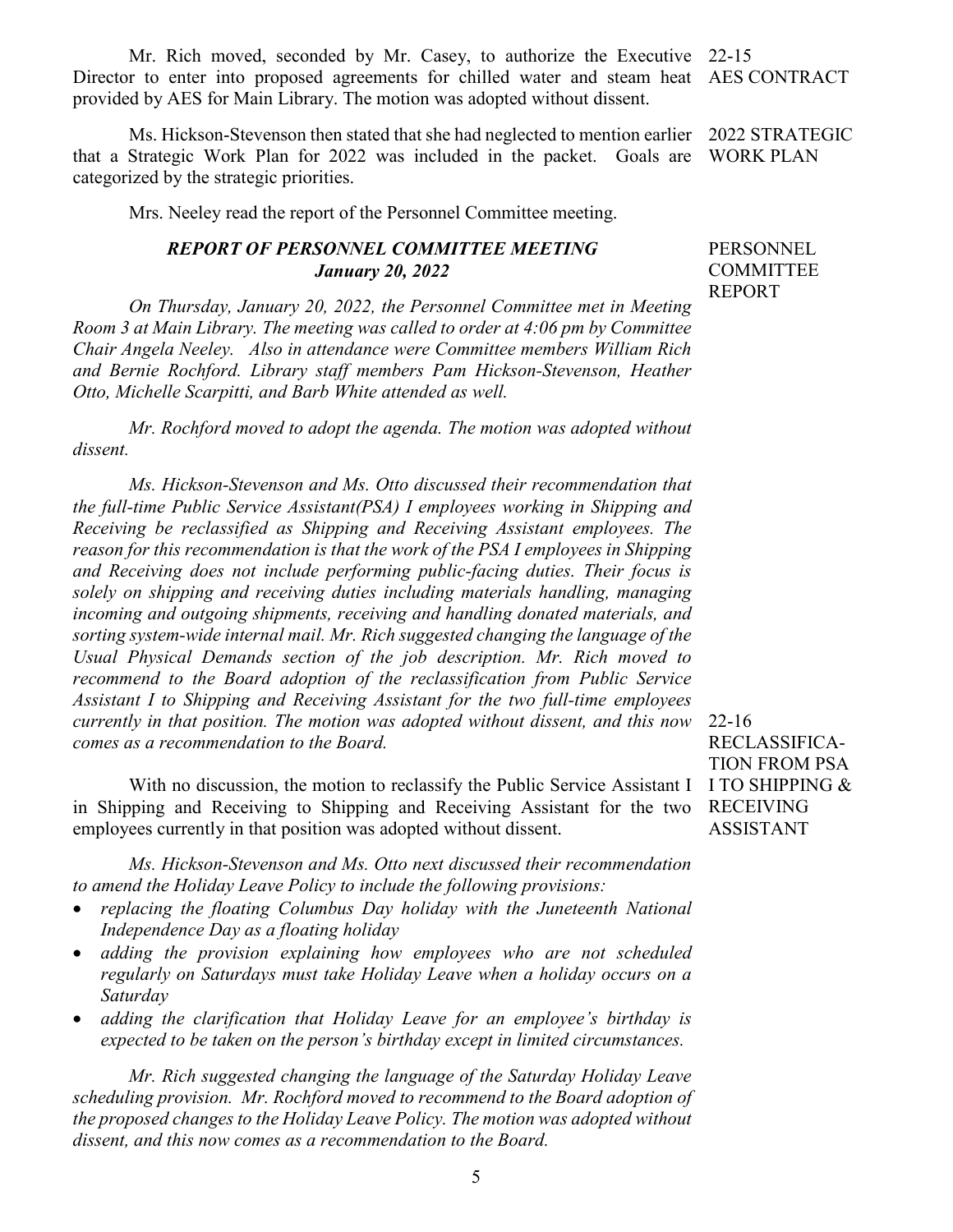With no discussion, the recommendation to adopt the proposed changes to 22-17 the Holiday Leave Policy was adopted without dissent.

*Ms. Hickson-Stevenson and Ms. Otto next discussed their recommendation that the Committee recommend to the Board amending the Emergency Leave Policy to include the following provisions:* 

- *adding "Emergency Pet Care" to the eligible types of emergency leave*
- *adding "accidents" as a qualifying vehicle emergency*
- *removing the "accidental injuries to immediate family members" allowance and allowing the use of Sick Leave in such situations*
- *removing the "accidental damage to property of the employee" category since it is duplicative and already captured in the existing "unexpected home emergencies" category*
- *adding a reference to the Sick Leave Policy to use its definition of "immediate family member" for the Emergency Leave Policy*
- *including examples of eligible emergencies to emergency categories that did not provide examples.*

*Mr. Rich moved to recommend to the Board adoption of the amendments to the Emergency Leave Policy without the emergency pet care provision. The motion was adopted without dissent. Mr. Rich next moved to recommend to the Board adoption of the emergency pet care provision in the Emergency Leave Policy. The motion was adopted by a vote of two to one. All recommended changes to the Emergency Leave Policy now come as a recommendation to the Board.*

Mr. Rochford stated that the two motions would be voted on separately because the Committee dealt with them as two items. The first recommendation presented was to adopt the amendments to the Emergency Leave Policy without the provision for emergency pet care. With no discussion, the motion on the proposed amendments to the Emergency Leave Policy without the provision for emergency pet care was adopted without dissent.

Ms. Neeley reread the earlier motion:

*Mr. Rich next moved to recommend to the Board adoption of the emergency pet care provision in the Emergency Leave Policy. The motion was adopted by a vote of two to one.*

Mr. Rochford asked if there was any discussion. He stated he was the lone dissenter at the Committee meeting. He was not aware of other public entities that have this provision, which was his concern. Mr. Frola asked about the driving force for this request. Ms. Hickson-Stevenson replied staff have requested the Human Resources Director for permission to use Emergency Leave for a veterinarian emergency. Mr. Frola asked if Emergency Leave is accrued by employees; Ms. Hickson-Stevenson replied no. Ms. Neeley commented that the committee had similar discussions but that the cultures and environments of workplaces are changing. She understands the hesitation Board members may have but also understands the changing workplace environment and being more accepting of different ideas and benefits. Mr. Weber asked about where to draw the line. He expressed concern about taxpayers' money and about levels of time off that staff receive in paid holidays and vacation time. He felt time for pet care needs should be charged to vacation time. Mr. Rich commented that if the Library is going to offer Emergency Leave, it makes sense to include emergency pet care. He stated for some people, pets are very important and are like family members. Emergency leave

22-18 **EMERGENCY** LEAVE POLICY REVISIONS NOT INVOLVING **EMERGENCY** PET CARE

DISCUSSION OF **EMERGENCY** LEAVE POLICY INVOLVING **EMERGENCY** PET CARE

**HOLIDAY** LEAVE POLICY REVISIONS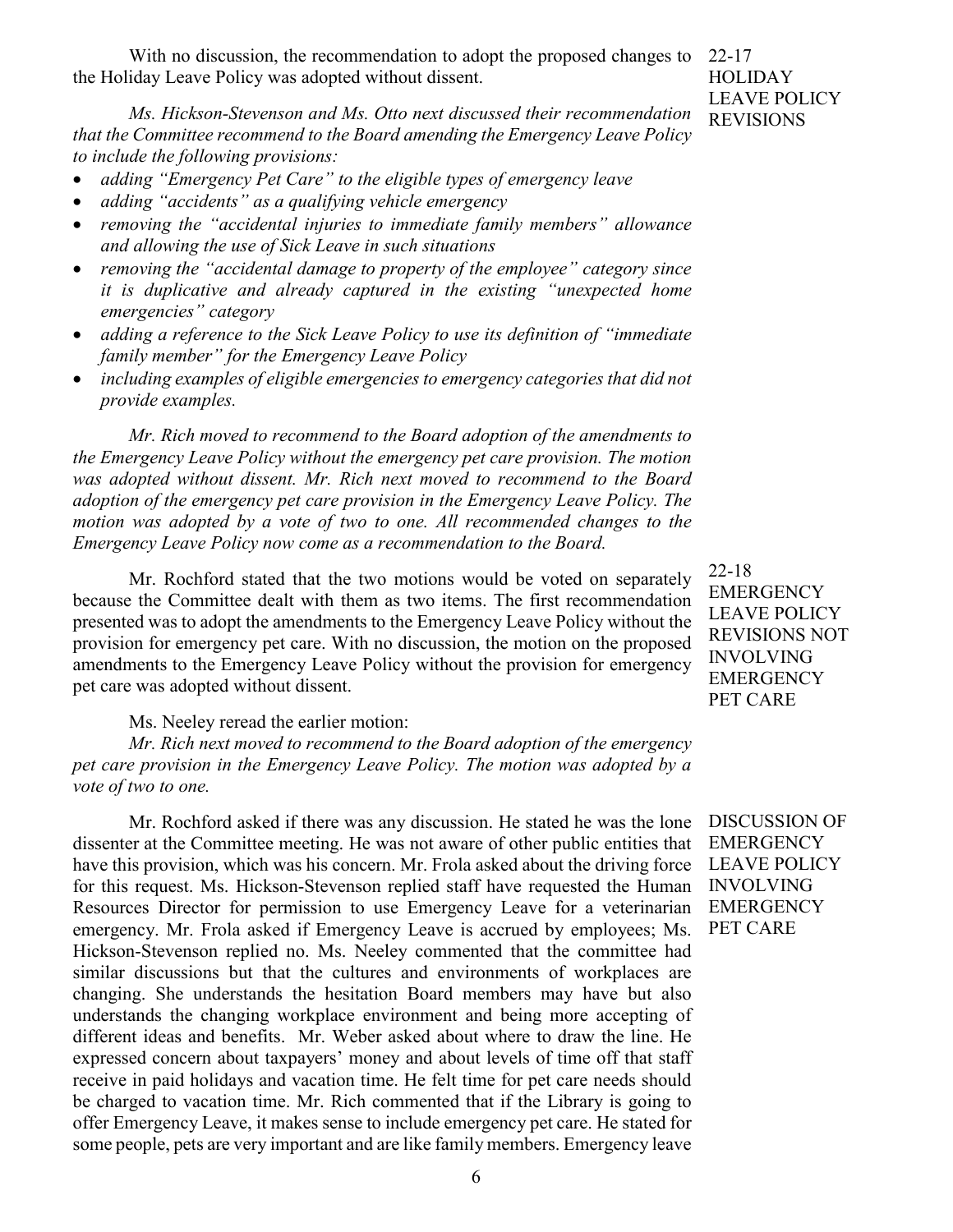is offered to employees to use for up to three days a year, only in emergency situations. The amount of Emergency Leave is prorated for part-time staff. Mr. Rochford stated that staff receive no personal time. Emergency Leave is very restrictive and measured. It is not a personal day that staff can take whenever they want. Ms. Otto stated it also requires substantiation, such as receipts for plumbing emergencies with dates and costs. If this information is not presented, Emergency Leave is not granted. Ms. Hickson-Stevenson stated new employees may not use vacation time until after six months of employment. She also commented that as Mrs. Neeley stated, seeking ways to provide a supportive organizational culture includes providing benefits in a way that is meaningful to the staff. Mr. Rochford said he likes the idea of emergency leave because staff do not receive personal time but he is not sure of expanding it to cover pet emergencies.

Mr. Rich remarked that the Emergency Leave Policy has been in place a long time and care should be taken when discussion withdrawing such a thing. He stated the question now is the narrow question of including emergency pet care as an amendment to the policy and that emergency care for a pet is extremely important for many people. Mr. Weber stated people choose to have pets and must accept the responsibility for their care. Mr. Frola stated he understands leave for emergency pet care might be important, but he does not agree with amending the policy. Mr. Rochford commented the policy overall is a good thing, particularly because the 22-19 Library does not offer personal time.

Mr. Rochford requested a roll call vote. The results were: Mr. Casey–No. Mrs. Darlington–Yes. Mr. Frola–No. Ms. Neeley–Yes. Mr. Rich–Yes. Mr. Rochford–No. Mr. Weber–No. Mr. Rochford stated the motion was not adopted.

*Ms. Hickson-Stevenson and Ms. Otto next discussed their recommendation that the Committee recommend to the Board amending the Sick Leave Policy to include the following provisions:* 

- *updating the "Use of Sick Leave" section of the Policy to allow Sick Leave to be used for an injury of the employee or an immediate family member*
- *adding a statement that "Full-time employees and part-time employees who are authorized to work 30 hours per week who have documented occurrences with a pattern of using unplanned Sick Leave may be asked to provide certification from a doctor after missing three (3) consecutively scheduled work days."*
- *revising a statement about employees who have exhausted all accrued Sick*  Leave and are faced with a serious illness or hospitalization to reflect current *practice of employees who have exhausted all accrued Sick Leave and are faced with a serious illness or hospitalization will have other accrued but unused paid leave (e.g., Vacation Leave, Compensatory Time, Holiday Leave) applied to cover time lost due to illness*
- *adding a "Sick Leave Documentation and Certification" section title to segregate and more clearly identify the documentation and certification requirement*
- *adding the statement that "Sick leave balances roll over from year to year up to the maximum stated above."*
- *rewording the statement about maintaining a bank of sick leave to "Employees are expected to maintain a balance of Sick Leave to provide them with continued compensation during a serious illness."*
- *removing the reference to maximum accumulations since it is unnecessary and only refers to information provided at the beginning of the Policy and as a*

**EMERGENCY** LEAVE POLICY WITH **EMERGENCY** PET CARE REVISION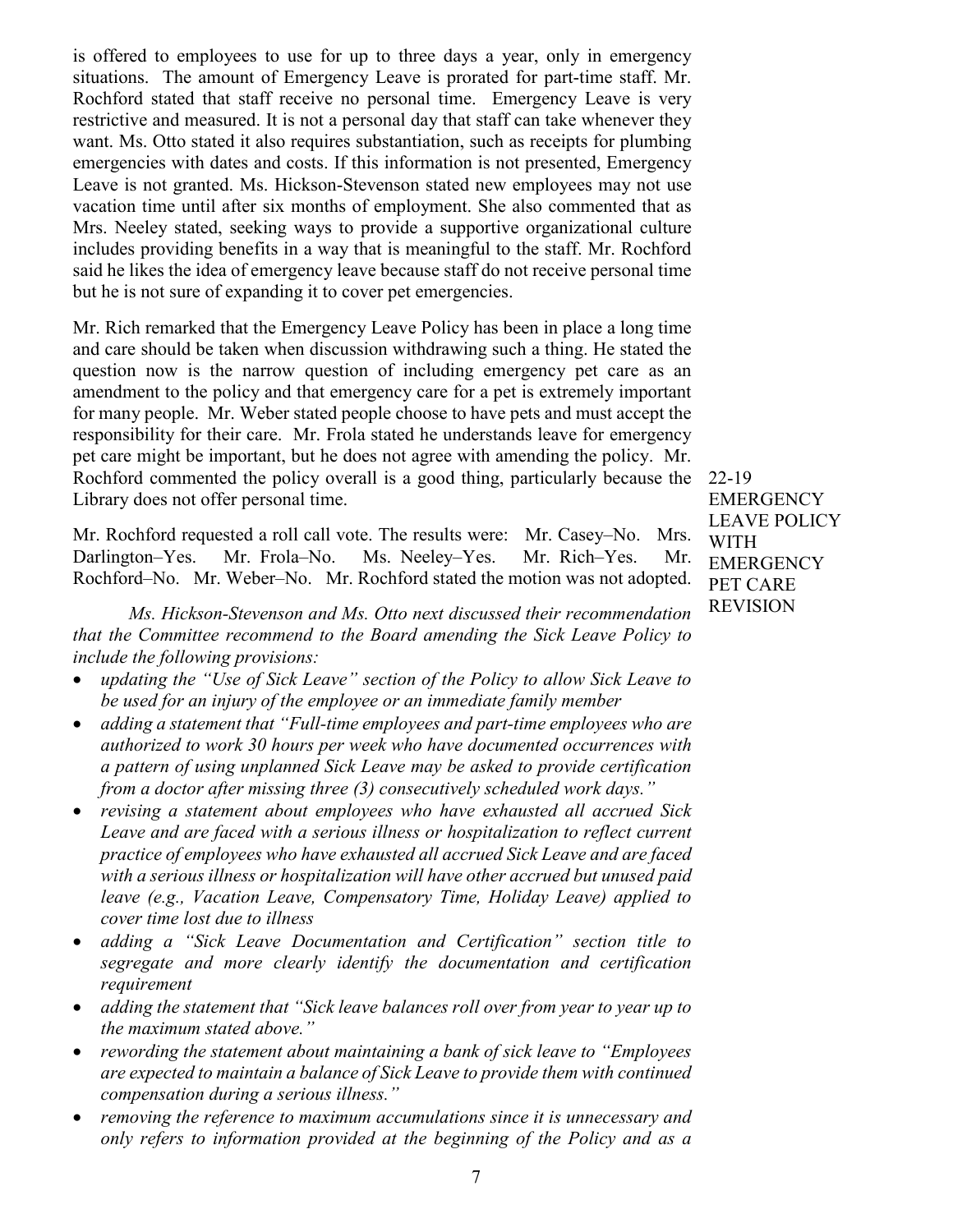*result, renaming the "Maximum Accumulations" section to "Sick Leave Upon Separation" to reflect the remaining content of that Policy section.*

*Mr. Rochford recommended changing the language of the added statement regarding a doctor's note. Mr. Rich moved to recommend to the Board adoption of the proposed changes to the Sick Leave Policy. The motion was adopted without dissent, and this now comes as a recommendation to the Board.*

Mr. Frola asked about sick leave accrual rates; compensatory time and how it differs for non-exempt and exempt staff; and overtime.

Mr. Rochford asked for additional questions. Hearing none, he proceeded with the vote. The motion to approve the proposed changes to the Sick Leave Policy was adopted without dissent.

*Ms. Hickson-Stevenson and Ms. Otto next discussed their recommendation that the Committee recommend to the Board amending the Minor Employees Policy to include the following provisions:*

- *requiring a list of all minors actively employed at a site be posted adjacent to the labor law posters*
- *listing scheduling restrictions for minors who are 16 or 17 years old*
- *including a more clearly written Separation from Employment section with clear, chronological steps for the process.*

*Mr. Rich moved to recommend to the Board adoption of the proposed changes to the Minor Employees Policy. The motion was adopted without dissent, and this now comes as a recommendation to the Board.*

The motion on the proposed changes to the Minor Employment Policy was adopted without dissent.

*Ms. Hickson-Stevenson highlighted several aspects of library director performance evaluation forms that the Committee members received. She and Ms. Scarpitti discussed their perspectives on the current process for evaluating the Executive Director and the Fiscal Officer. Committee members expressed their preference to continue involving selected groups of staff in the process and to keep that process anonymous. They also agreed that including annual goals along with more general categories of performance factors was the desired direction in crafting new performance evaluations. Additionally, the new evaluation forms need to be provided electronically to all participants.* 

*Ms. Hickson-Stevenson and Ms. Scarpitti also explained the internal challenges that delaying their evaluations and awarding their pay increases retroactively present. They suggested adjusting the timing of their evaluations to occur closer to the beginning of the year. This would result in any approved pay increases being started at a similar time as the rest of the staff. Ms. Neeley suggested that the current evaluation process should be used one more time for the Fiscal Officer and the Executive Director in order to allow for more timely implementation if a pay raise is granted by the Board. Then, the new forms can be developed in time for use towards the end of 2022.*

*Ms. Otto provided information on the mid-year review of the Library's health insurance with the insurance broker. She also reviewed preliminary ideas for cutting costs.*

22-20 SICK LEAVE POLICY REVISIONS

22-21 MINOR EMPLOYMENT POLICY REVISIONS